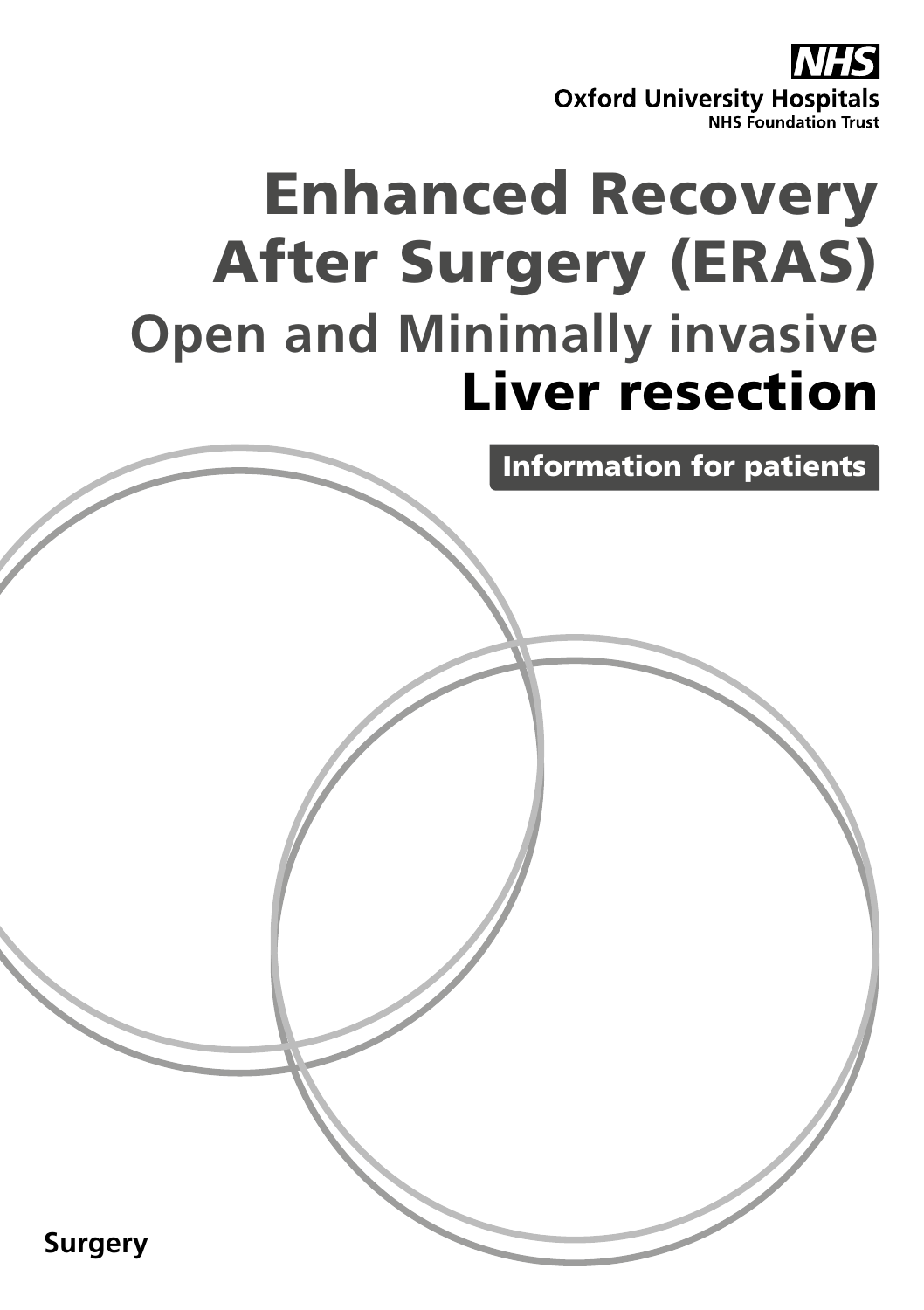## What is Enhanced Recovery?

Your recovery will be supported by our Enhanced Recovery programme after your liver operation.

 Enhanced Recovery is a way of improving the experience and wellbeing of patients who need major operation. It is an evidence-based approach aimed to help you recover quickly and get you home sooner by actively involving you in your recovery.

There are four main stages:

- planning and preparation before admission (including improving your nutrition and physical fitness before operation)
- reducing the physical stress of the operation
- a structured approach to the pre-operative (before operation), intra-operative (during operation) and post-operative (after operation) management, including pain relief and early nutrition
- early mobilisation (getting you moving as soon as possible).

The Enhanced Recovery programme is a guideline for all the professionals involved in looking after you. The programme may not be suitable for everyone. If this is the case for you, the team looking after you will make changes so that the care you receive is not only of the highest quality but is also designed around your specific needs.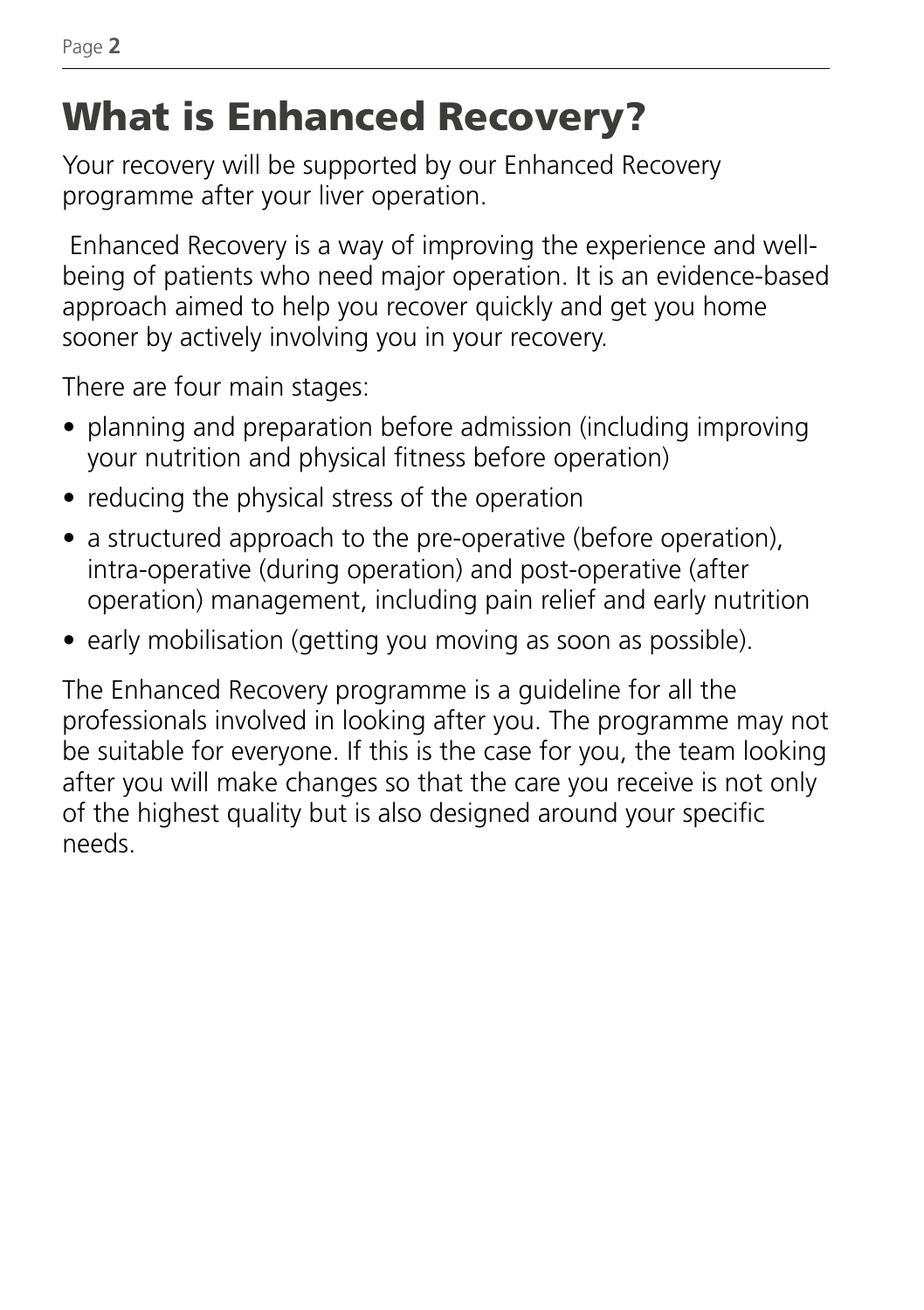## Before your operation.

You will be seen in an outpatient clinic to discuss what is planned for your operation and have the operation explained to you, including the risks and benefits.

#### **It is important that you tell us as early as possible if you have any concerns about managing your daily recovery at home following your discharge from hospital or your circumstances change during your admission**.

You will receive an appointment to be seen at the Pre-Operative Assessment Clinic before your operation. This is to make sure that you are fit for the operation. You will be seen by an anaesthetist to discuss the anaesthesia you will have for the operation and about the pain relief you will need after the operation. You will have the opportunity to ask any questions you might have.

You will see a specialist nurse, who will undertake a general health assessment, medical and surgical history and advise you on how to prepare for your operation. You will be given instructions on your current medication, when to stop eating and drinking and what to expect on the day of admission to the hospital.

You will also have investigations such as blood tests and trace of your heart (ECG), if you are over 65 years old. Some patients may be asked to do an exercise bike test, otherwise known as Cardiopulmonary exercise Test (CPET) which assesses how your lungs, heart and muscles work when you exercise.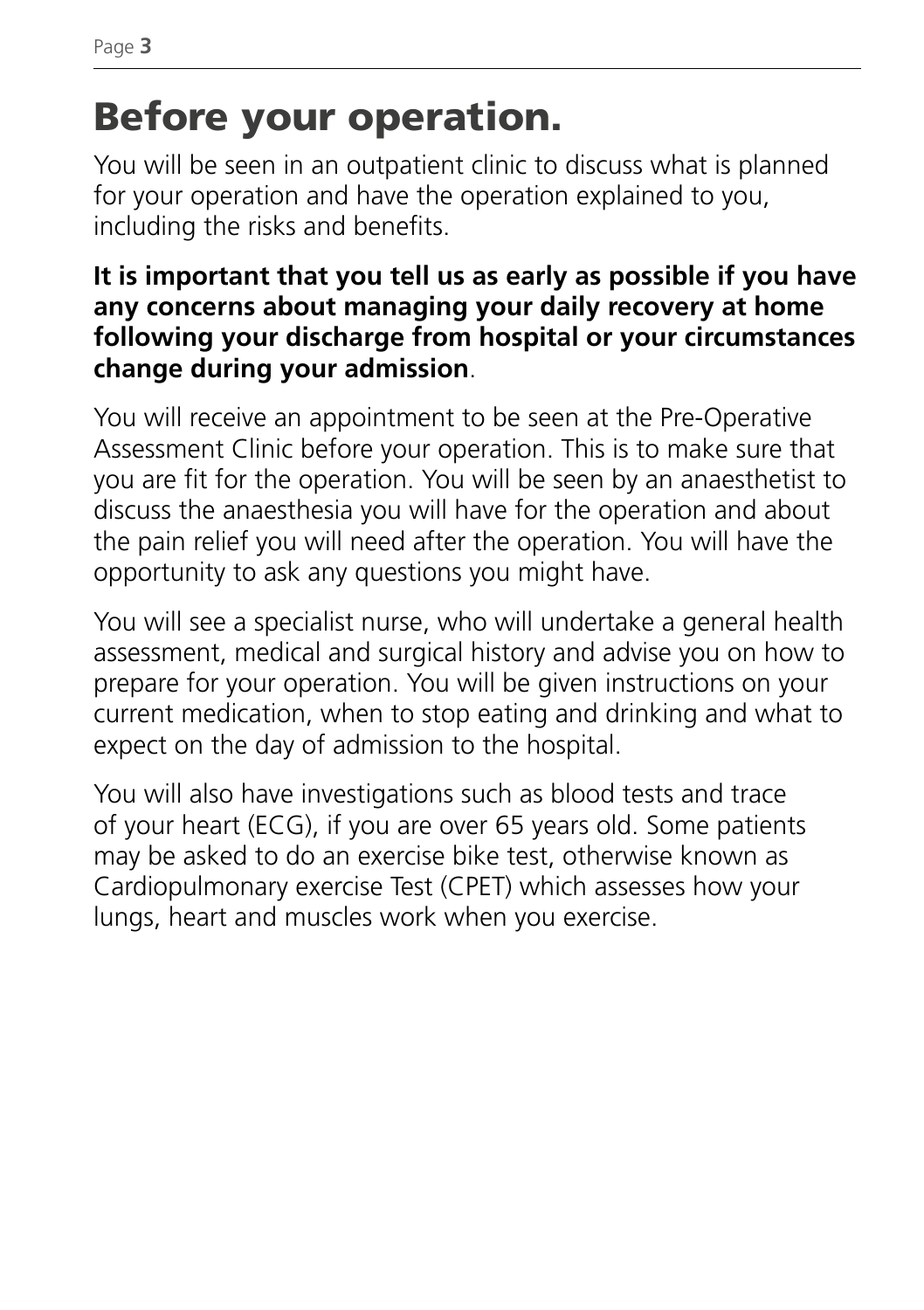## Nutritional support before your operation.

You may be given some carbohydrate drinks by your pre-operative assessment nurse. They contain carbohydrates and minerals and are designed for people undergoing operation. Research has shown that taking carbohydrate drinks as part of an Enhanced Recovery programme, can reduce the stress of the opera-tion on your body. They are easy to digest, clear, still drinks; gluten, lactose and fibre free, and taken **before** your operation. Please take these drinks according to the specific instructions given to you at the Preoperative Assessment Clinic on the:

- **• evening before your operation** *(take ........ bottles/sachets)* and
- **morning of your operation** *(take ........ bottles/sachets)* to be taken at least two hours before your admission time.

You may prefer to drink these drinks chilled.

#### **Carbohydrate drinks are not suitable for people with diabetes, suspected diabetes or slow gastric emptying.**

If you take nutritional supplement drinks, **such as Ensure Plus or Complan Shake**, please note these are different from carbohydrate drinks and take longer to empty from your stomach. They should only be taken whilst you are still allowed to eat food before your operation.

You may have been seen and assessed by a specialist dietitian at your outpatient clinic appointment. If you have not, and you have had unintentional weight loss or are struggling to eat and drink recently, please speak to your specialist nurse or doctor. It is important that you are as well-nourished as possible before your oper-ation.

If you have any further questions, please speak to your preoperative assessment nurse, Specialist nurse or specialist dietitian.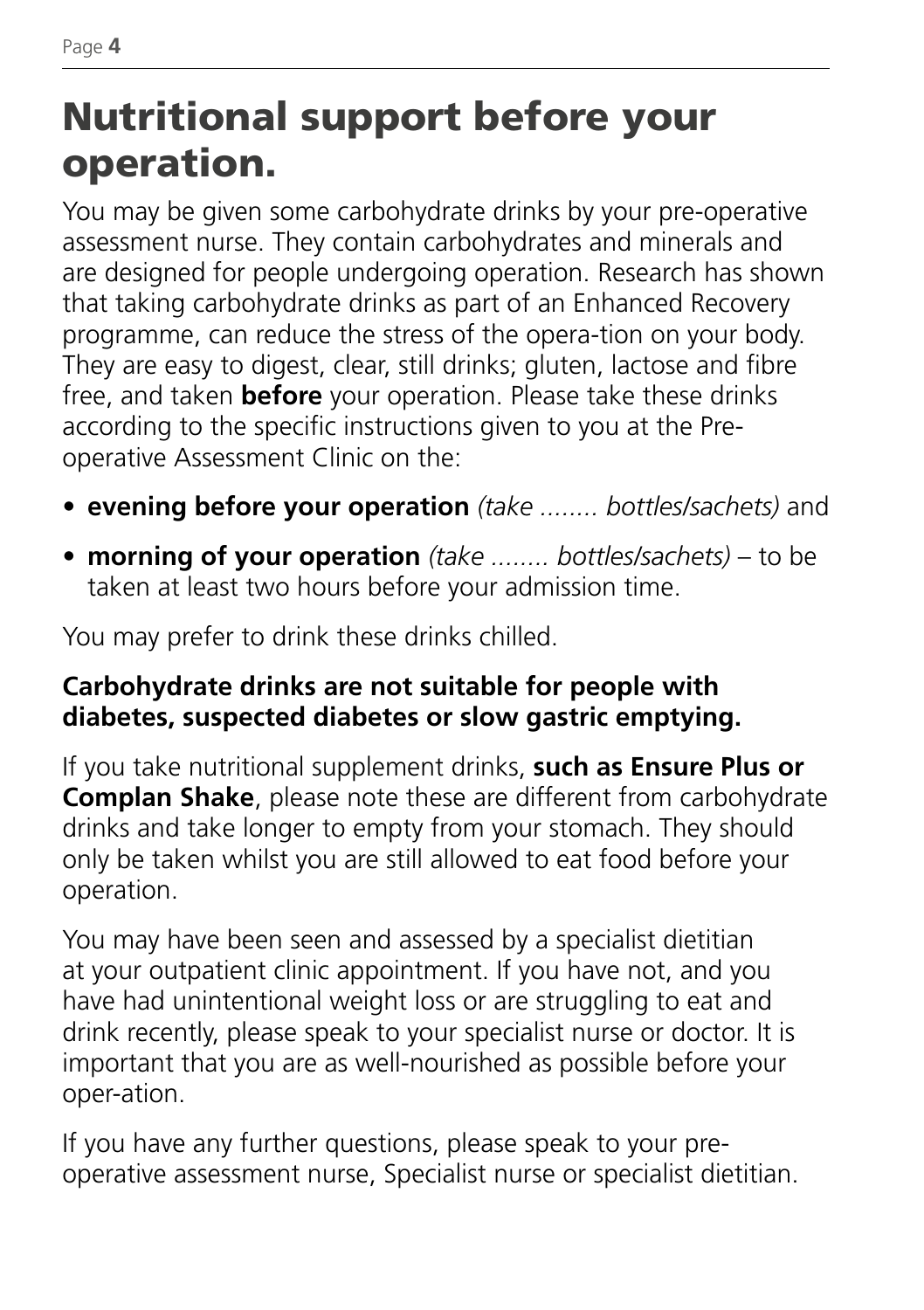#### What type of drinks should I have?

Drinking water is the best way of hydrating and you can add squash for flavour or slices of fruit to make drinking water more interesting. Sparkling drinks, tea and coffee do also count, although we advise avoid drinking them in large quantities. Fruit juices are a good source of vitamins and minerals but limit them to one glass a day as they contain sugar. Milk also counts as fluid. Choose full fat (blue cap) milk if you need to gain weight or skimmed milk (red cap) if you need to manage your weight. If you find it difficult to drink enough fluids, try adding foods such as cereal with milk, soup, smoothies, milk shakes, ice cream, ice lollies and jelly which will also contribute to your daily fluid intake. Advice for an average adult is to aim to drink between 1.5 to 2 litres of fluid a day. This is equivalent to six to eight glasses of fluids.

Alcohol does not count towards your daily fluid needs.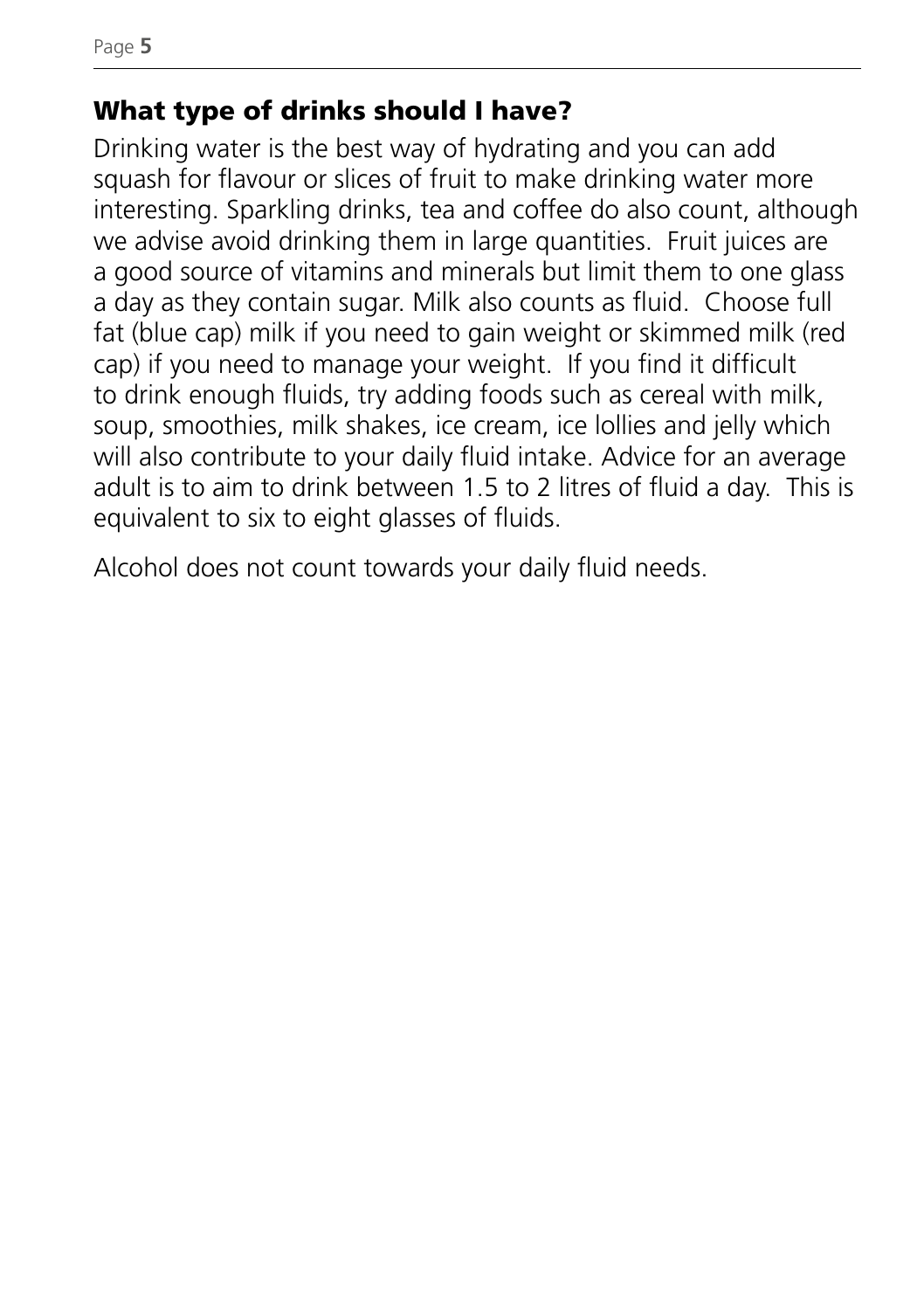### What can I do to prepare myself for the operation?

Having an operation is a significant experience for anyone and it's normal for them to feel anxious about it.

#### Lifestyle changes

#### 1. Exercise

 Your heart and lungs have to work harder after an operation to help the body to heal. If you are already active and do regular physical exercises, you will be used to your heart and lungs working harder. While you are waiting for your operation, try and increase your activity levels as this can hugely influence your recovery and long-term health. Even small changes can make a big difference. Patients who are able to improve their health and activity levels recover more quickly from the operation and with less complications. Regardless of your general health condition, there may be many changes you can make to decrease the risks of the operation. Try any activity that can make you feel out of breath at least three times per week, but always check with your doctor first what type of exercise is most appropriate for you. Brisk walking, swimming, cycling, gardening or playing with your children etc. are all helpful. Activities that improve your strength and balance will also be useful for your recovery.

 Further information can be found on the website for Royal college of Anaesthetists:

#### **www.rcoa.ac.uk/patient-information/preparing-surgeryfitter-better-sooner**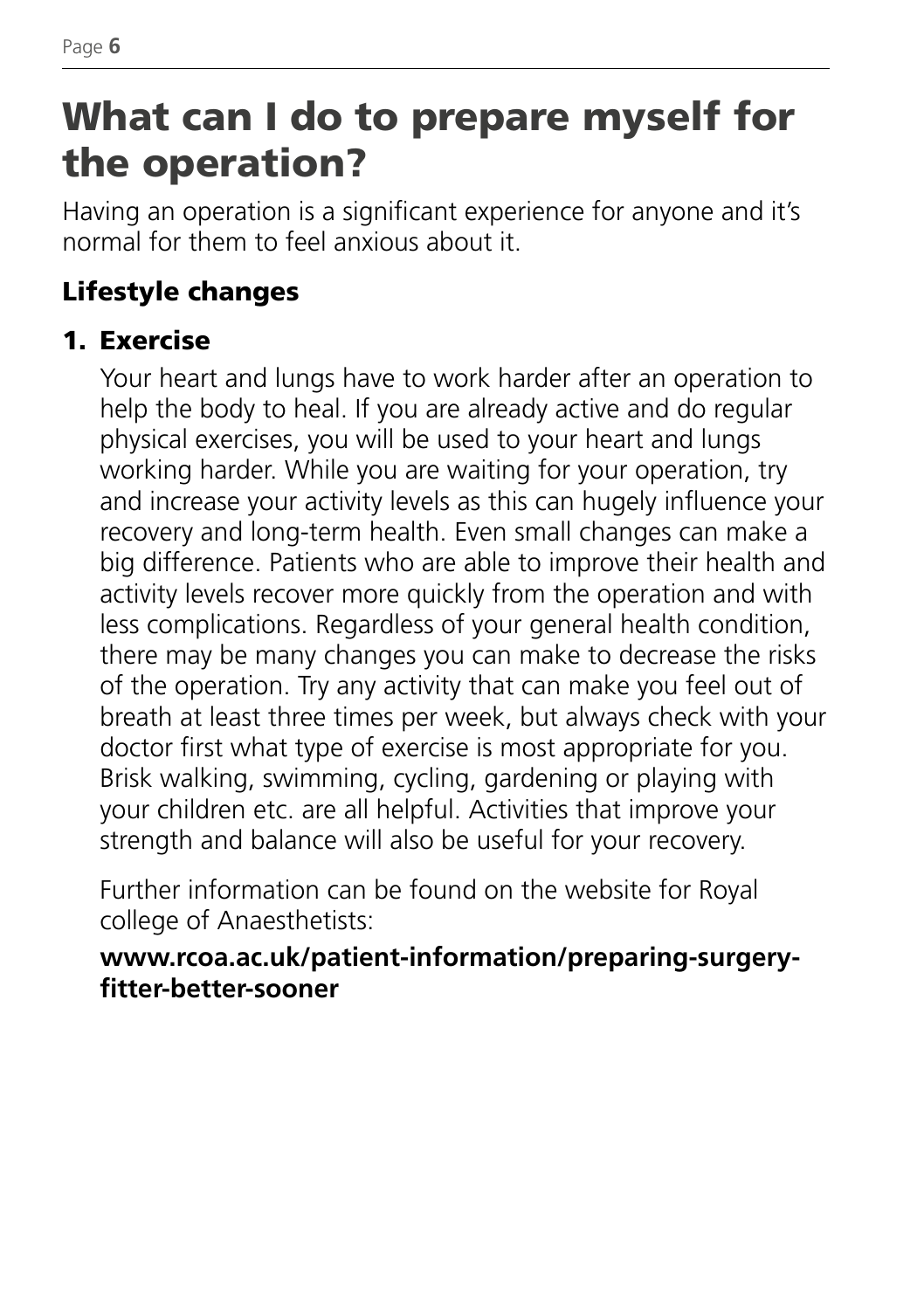2. Stopping smoking

 It cannot be emphasised enough that it is in your best interests to stop smoking as soon as possible before any major operation.

 The longer you are smoke-free before your operation the better. Continuing to smoke before operation can increase the risk of complications involving your heart, lungs and surgical wounds, all of which may result in having a slower recovery and a longer stay in hospital.

 There are several places where you can find information about stopping smoking:

a) **Here for Health – Health Improvement Advice Centre (hospital based)** 

 Oxford University Hospitals' health improvement advice centre offers a range of tailored support for healthy living and wellbeing including giving up smoking, reducing alcohol consumption, healthier eating and becoming more active.

The centre is open 9.00am to 5.00pm, Monday to Friday.

 Please speak to your surgical team about a referral for telephone or video support or drop into the centre to selfrefer for:

- i) In-depth behavioural support via one-to-one virtual consultations (phone or video call)
- ii) Can refer to your local community service on your behalf for nicotine replacement therapy.

**Tel**: 01865 221429

**Email**: hereforhealth@ouh.nhs.uk

**Website**: HereforHealth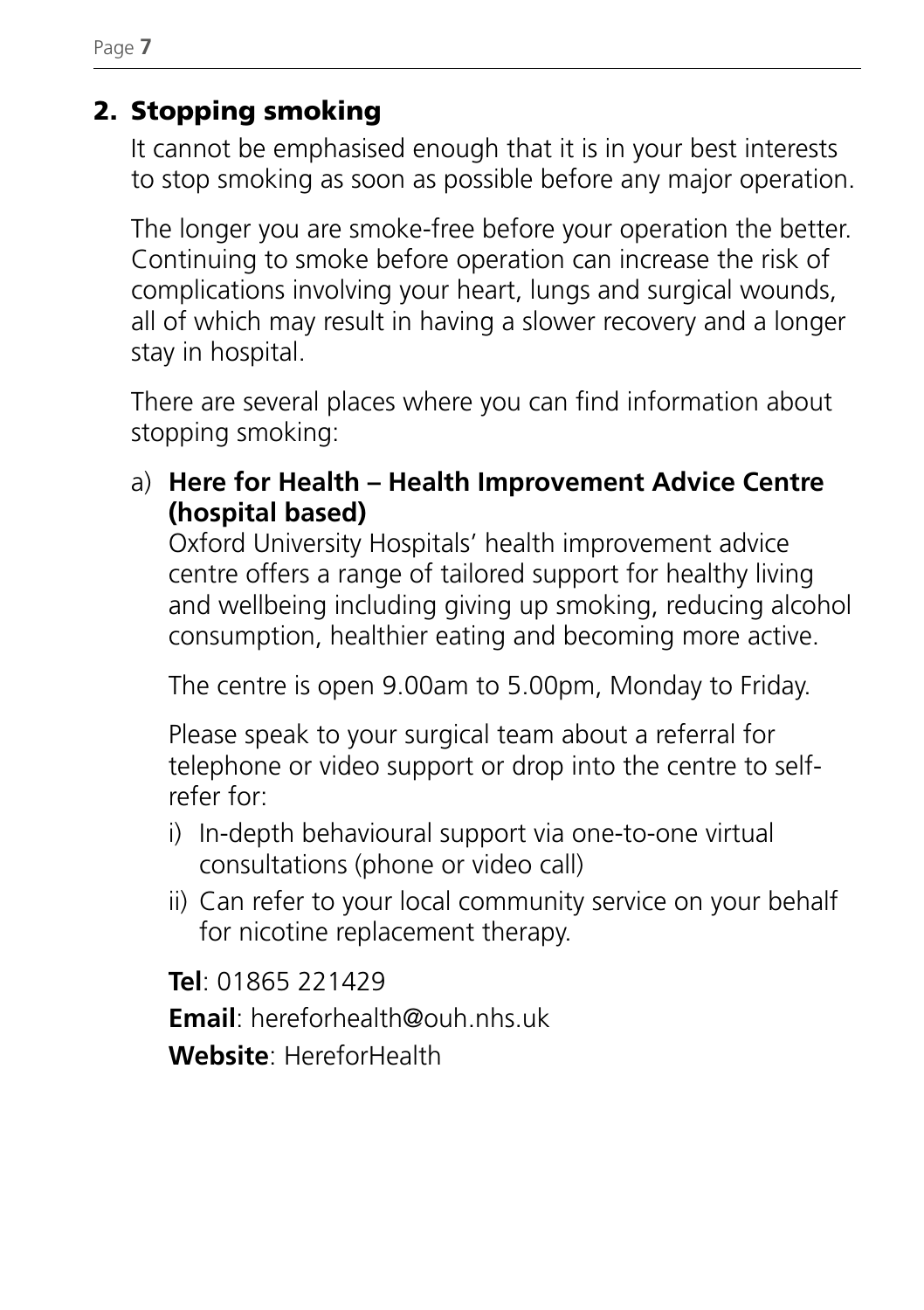### **b) Stop For Life Oxon (community based for Oxfordshire)**

 Offers community-based behavioural support and nicotine replacement products

**Tel**: 0800 122 3790

**Text**: STOPOXFORD to 60777

 **Website**: Stop Smoking in Oxfordshire, Quit Smoking Today - Stop For Life Oxon

#### **c) Outside of Oxfordshire:**

 Call the National Smoking Helpline number listed below to find out where your nearest support is available.

**Tel**: 0300 123 1044

**Website**: www.nhs.uk/smokefree

#### 3. Personal cleanliness

#### **Mouth care**

 Research suggests that a build-up of micro-organisms in your mouth can increase the risk of infection in your lungs following major operation. Practicing good mouth care can reduce this build-up and help towards your recovery after operation.

Before you come into hospital, we recommend that you:

- brush your teeth or dentures twice a day using a fluoridebased toothpaste
- rinse your mouth with an alcohol-free, antiseptic mouthwash 30 minutes after brushing
- visit your dentist or dental hygienist as part of your routine check-up, to manage any existing dental health problems.

 Bring your toothpaste, toothbrush and mouthwash with you when you come into hospital, to continue with your mouth care after operation and after your discharge from hospital, as part of your recovery.

#### Should I shower before my operation?

We advise that you have a shower and wash your hair the evening before or the morning of your operation. This helps towards reducing the risk of developing an infection.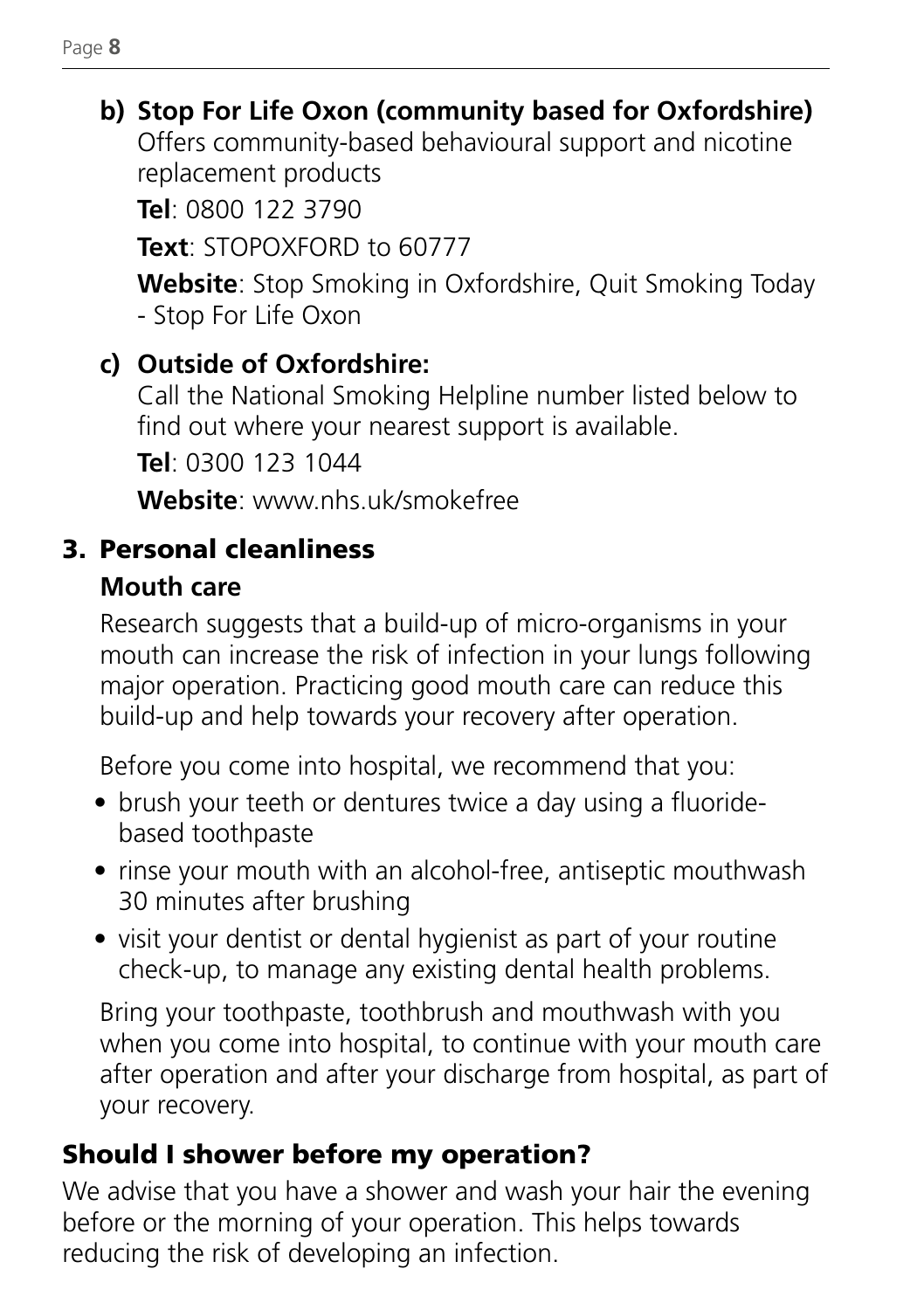## On the day of your operation.

You will come into hospital as a Theatre Direct Admission (TDA) and will be seen by an anaesthetist and the surgeon. You may also have some tests, such as an ECG, if it was not done during your preoperative assessment.

## What happens after the operation?

Below is an example of what to expect after your operation.

#### Day of operation

You may have the following tubes attached to you after the operation:

- an oxygen mask or oxygen through small plastic tubes in your nose
- an intravenous drip of fluid in a vein in your arm or through a small tube in your neck to help hydrate you until you are eating and drinking
- a urinary catheter (hollow tube) in your bladder to collect and measure your urine
- a wound drain into the side your tummy to allow excess fluid to drain away from the wound area
- a small tube to give pain management medications through a pump either into the wound itself (wound infusion) or in to your back (epidural). Sometimes you may have the pain management medication given in your vein (PCA)

Your initial recovery will take place in either the Post Anaesthesia Recovery Unit (PACU) or the Churchill Overnight Recovery Unit (CORU) depending on the type of operation (open or keyhole) and your recovery needs. You will be helped to sit up in bed or sit out in the chair if you are able to and can have something to eat and drink.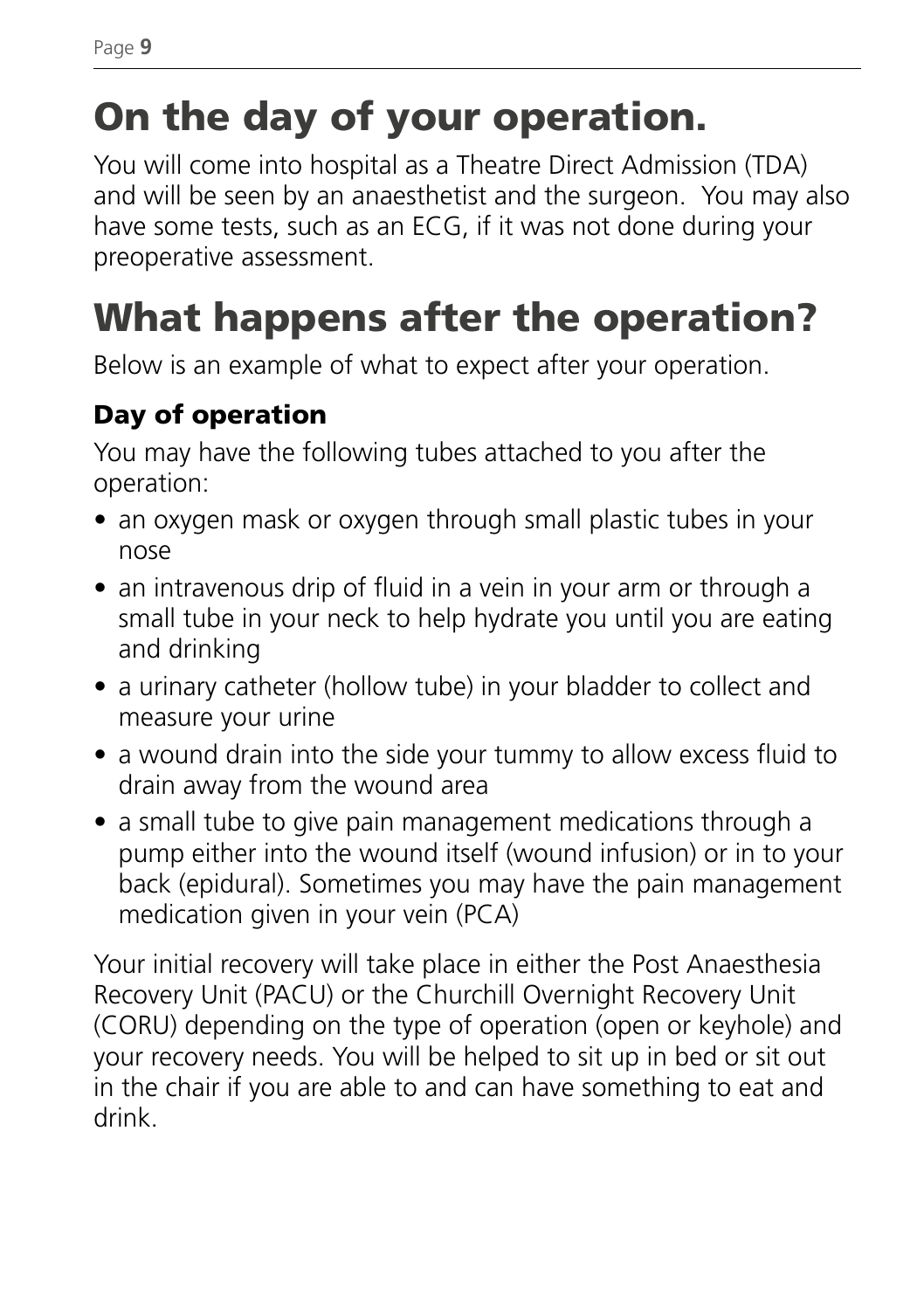#### Post-operative day 1

You will be encouraged to sit out in the chair for longer periods, walk the length of the ward and have something to eat and drink.

#### Post –operative day 2 onwards

You will be encouraged to sit out in the chair for increasing lengths of time, walk increasing lengths at regular intervals and eat and drink normally as you are able. We will look to remove the tubes and attachments from your operation if it is safe to do so.

Once most of your tubes and drain have been removed, you will be encouraged to dress in your usual clothes.

## During your stay in hospital.

You will be given a patient diary before your operation, which explains goals for you to achieve during your hospital stay and for leaving hospital. We recommend that you bring this diary with you when you come to the hospital for your operation. Whilst we hope you will complete this, it will not affect your care if you choose not to.

#### Early mobilisation

Getting up and moving after an operation is important to recovery. **This means getting out of bed the day after your operation and walking increasing distances on the ward every day until vou are discharged home**. Early mobilisation plan involves sitting out of bed for increasing lengths of time and walking increasing distances. This is one of the most important parts of the Enhanced Re-covery programme. It will help prevent or reduce complications such as chest infections (e.g: pneumonia) and blood clots (e.g: deep vein thrombosis or pulmonary embolism). It will also get your gut working which will help to stop you from feeling sick. This means you will be able to eat and drink sooner, giving your body energy to recover.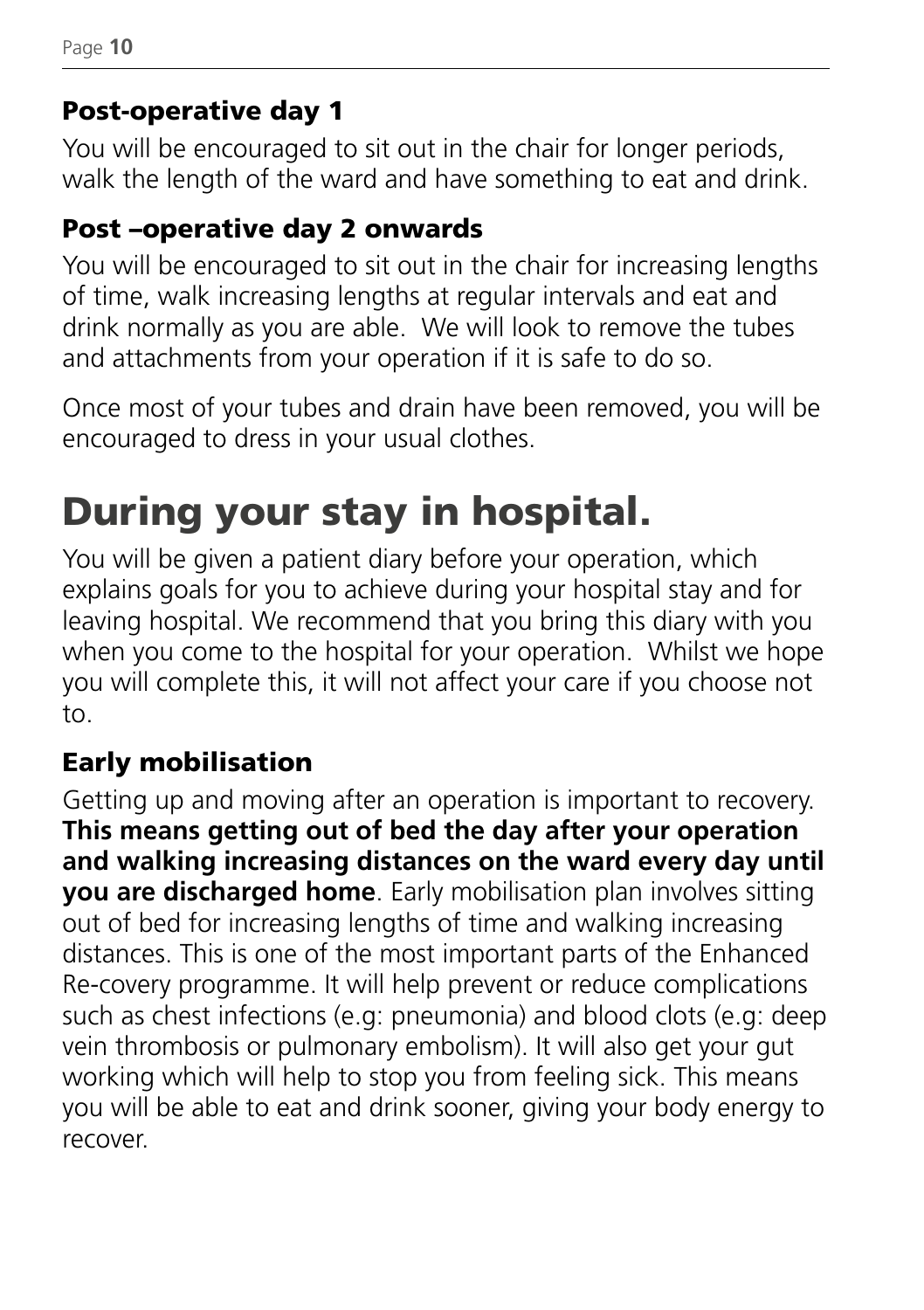Page **11**

Details of how you can achieve early mobilization are written in your patient diary. Your ward team also will give you the 'Physiotherapy advice after abdominal operation' leaflet to help with your recovery goals. We will help you to meet the goals in your personalised mobility plan if you have problems walking. If you have prob-lems walking, we will develop a personalised, realistic mobility plan with you during your recovery.

#### Pain management.

You will have a pain management plan discussed with you prior to surgery. This may include pain management drugs that are given through a pump either into the wound itself or into your back through an epidural. The pain management nurses will visit you each day post operatively to review your pain management until such time as you are stable on pain medicines taken orally.

#### Eating and drinking after operation.

You can eat and drink straight away after your operation. We recommend that you start with small portions of foods that are easy to digest (such as cornflakes, white bread or toast, eggs, soup, chicken, mashed potato, cheese, puddings) for the first day of your operation and build up to a normal diet from the second day of opera-tion onwards as tolerated.

#### Preventing blood clots after operation

You will be started on blood thinning injections whilst you are in hospital to reduce the risk of you getting blood clots in your legs after your operation. You may need to continue with once daily injections, for 28 days in total after your operation, which you will need to give yourself until the course has finished. You will be taught how to inject yourself and will have the chance to practice before you go home.

If you are already on blood thinning medication before operation your surgical team will plan for resuming your medications. If you have any further questions, please discuss these with your specialist team.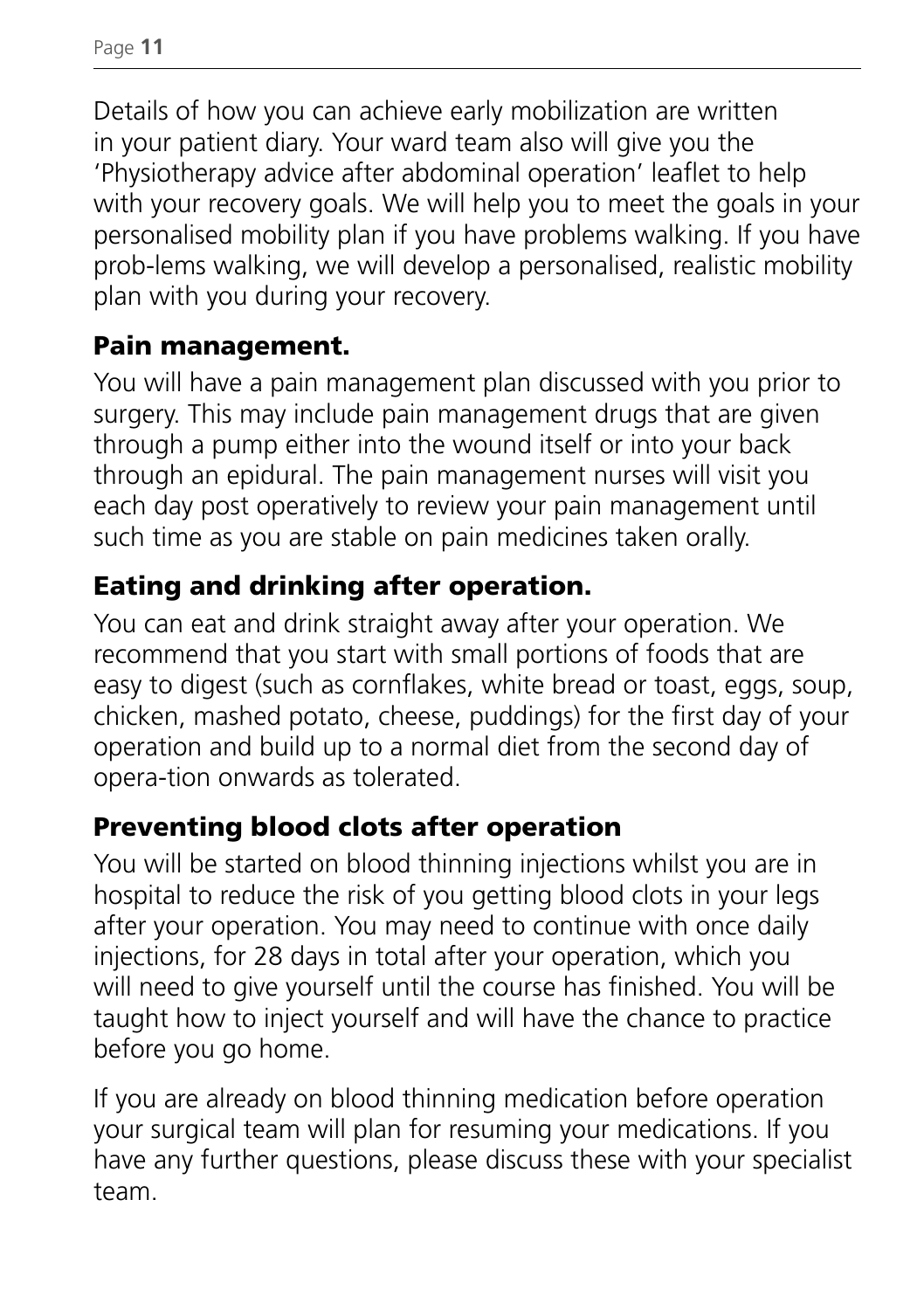## Leaving hospital

#### How long do I stay in the hospital after the operation?

You are likely to be in hospital for **3 days** if you have had **minimally invasive** (keyhole) operation. If you have had **open** operation, you are likely to stay for **5 days**.

The Enhanced Recovery After Surgery (ERAS) programme sets out goals and tar-gets to achieve at set days after your operation. Your discharge from hospital is also based on you reaching set goals.

These goals include:

- staff assessing you to be medically fit for discharge
- your pain to be controlled effectively with pain killers.
- eating and drinking, with no nausea of vomiting
- to be independently mobile (or back to your level of independence); able to get yourself out of bed and on/off the toilet
- passing wind or have opened your bowels
- competent with dalteparin self-administration (if applicable) or have an alter-native option in place

When you have achieved these, you will be discharged. You will need to make your own arrangements for going home following discharge. Make sure you have someone available to take you home from hospital when you are discharged.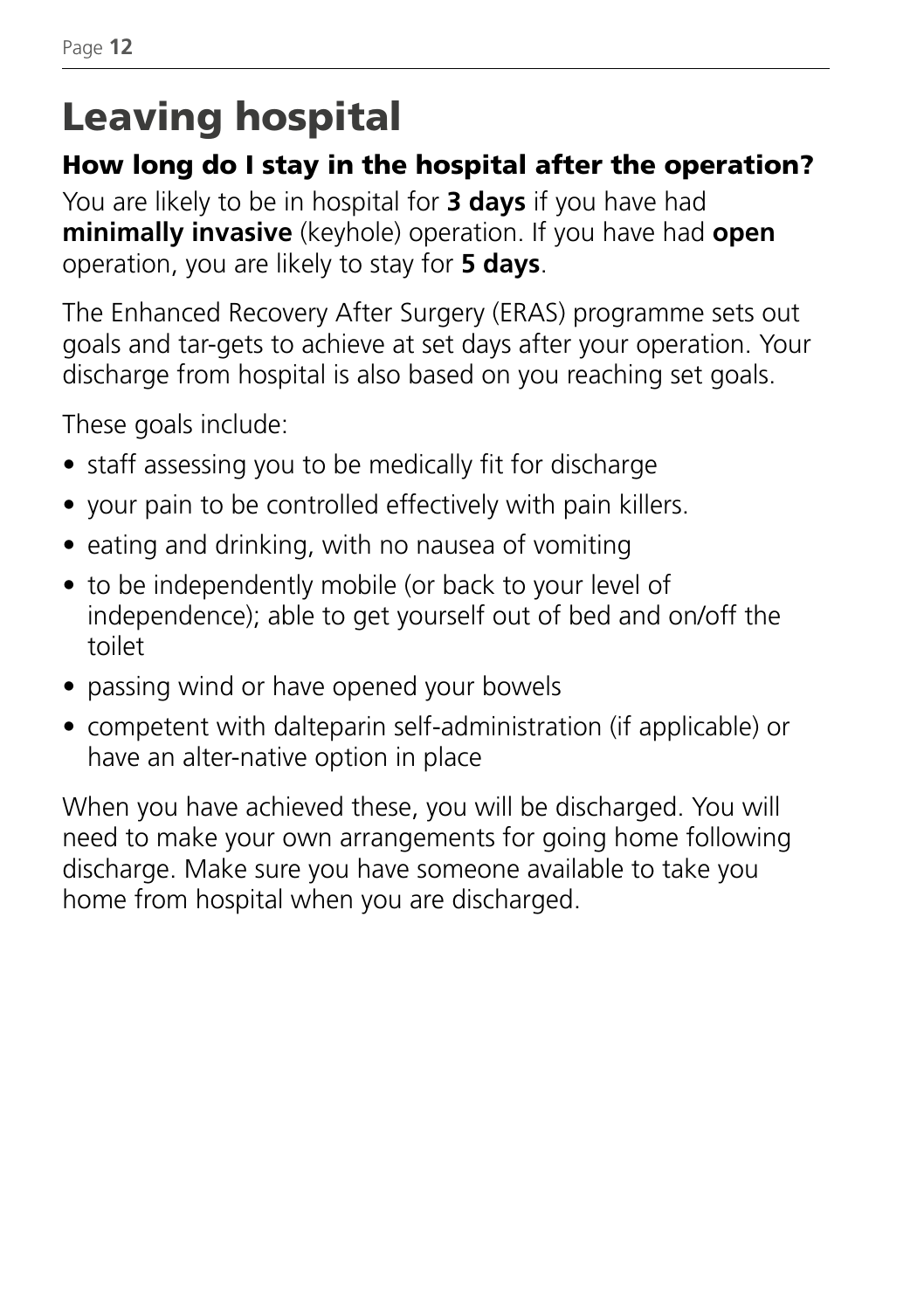## Preparing for your recovery at home

Before you come to the hospital for your operation, try to organise and prepare for when you come home after the operation. Plan and arrange with your next of kin, relatives and or friends to help with heavy work (such as changing bed linens, laundry, gardening, shopping etc) and to look after children and other dependents as needed. If you have a freezer, stock it with foods that are easy to prepare and cook.

If you have any questions or concerns about leaving hospital or you are concerned that you might struggle to manage at home, please speak with the nurses on the ward.

## Recovery after discharge

You may be a little worried or emotional about going home after your operation. You may feel more tired and have less energy than before your operation. It is important that you listen to your body to help you to return to your normal activities sooner.

#### When can I start exercising again?

We encourage light walking after your operation and building up your activities goals each week as tolerated. Planning a rest period during the day is helpful. Avoid all strenuous activities during the initial weeks of your recovery. This is nor-mally up to **6 weeks for open surgery** and **4 weeks for keyhole surgery**. You can reintroduce more strenuous activities such as jogging, aerobic exercise and heavy lifting if you are feeling well enough to do so after your operation and increase as able. If you have had an open operation, please refer to 'Physiotherapy advice after abdominal operation' leaflet for guidance on recovery and exercise after your operation.

#### How do I manage my pain after discharge?

You will be given pain management medications to take home when you are dis-charged from hospital. You may need to continue the pain management medica-tions when you return home and should be reduced and gradually stopped as your pain settles. Most patients may not need stronger pain medications after a week. If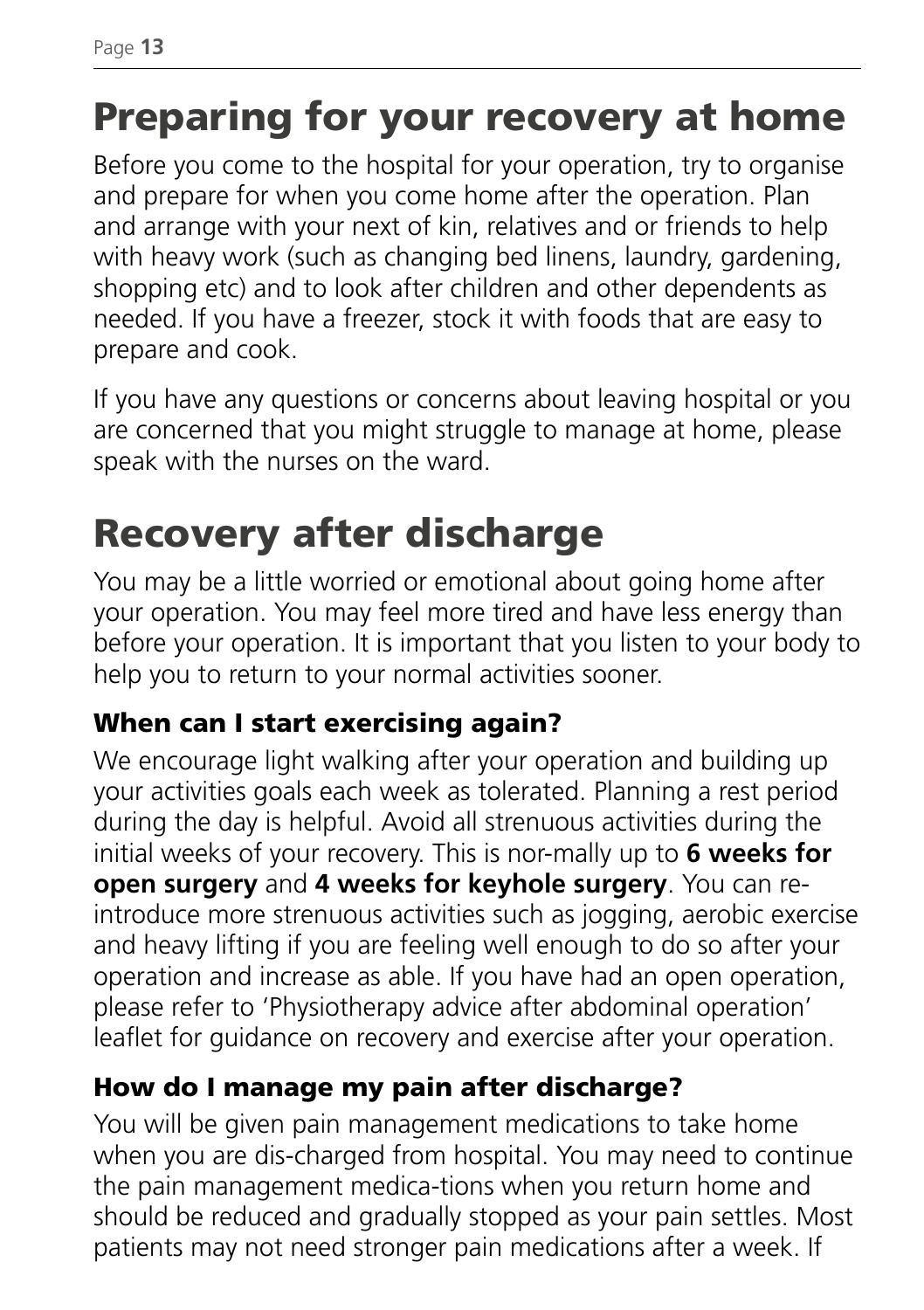you have ongoing pain which does not get better, please contact your Specialist nurses.

#### Do I follow a special diet after the operation?

Eating a balanced and varied diet at regular intervals will ensure you get the right nutrients to help you heal and recover after operation. Including foods rich in protein (e.g: eggs, meat, fish, pulses such as beans, lentils, chickpeas, cheese, milk and milk puddings) in your meals can help towards wound healing. Food rich in fibre will help to avoid constipation (e.g: fresh fruit, vegetables, beans and pulses, porridge, wholemeal bread etc). If your appetite is reduced or your portion sizes are smaller than normal try having more small sized meals, snacks or nourishing drinks often during the day (little and often).

#### What do I do if I become constipated?

You will usually have started passing wind before discharge from the hospital but may not have opened your bowels. Stronger painkillers can also make you more likely to be constipated, and you may require laxatives whilst in hospital. It is important that you move around regularly and continue gentle activities such as walking when you are home to help keep your gut working.

#### How much should I drink?

Aim to drink at least 2 litres of a variety of fluids each day to help keep you well hydrated and prevent constipation. Fluids can include water, flavoured water or diluted squash, tea, herbal tea, coffee, malted drinks, hot chocolate and milk. Foods such as soup, ice-lollies, jelly, yoghurt and milk puddings contain fluid and can also help you to maintain your hydration. Taking note of the colour of your urine is a good way to check how hydrated you are. Your urine should be pale yellow to clear colour.

If you are advised to follow fluid restriction, please follow the advice given by your specialist doctor.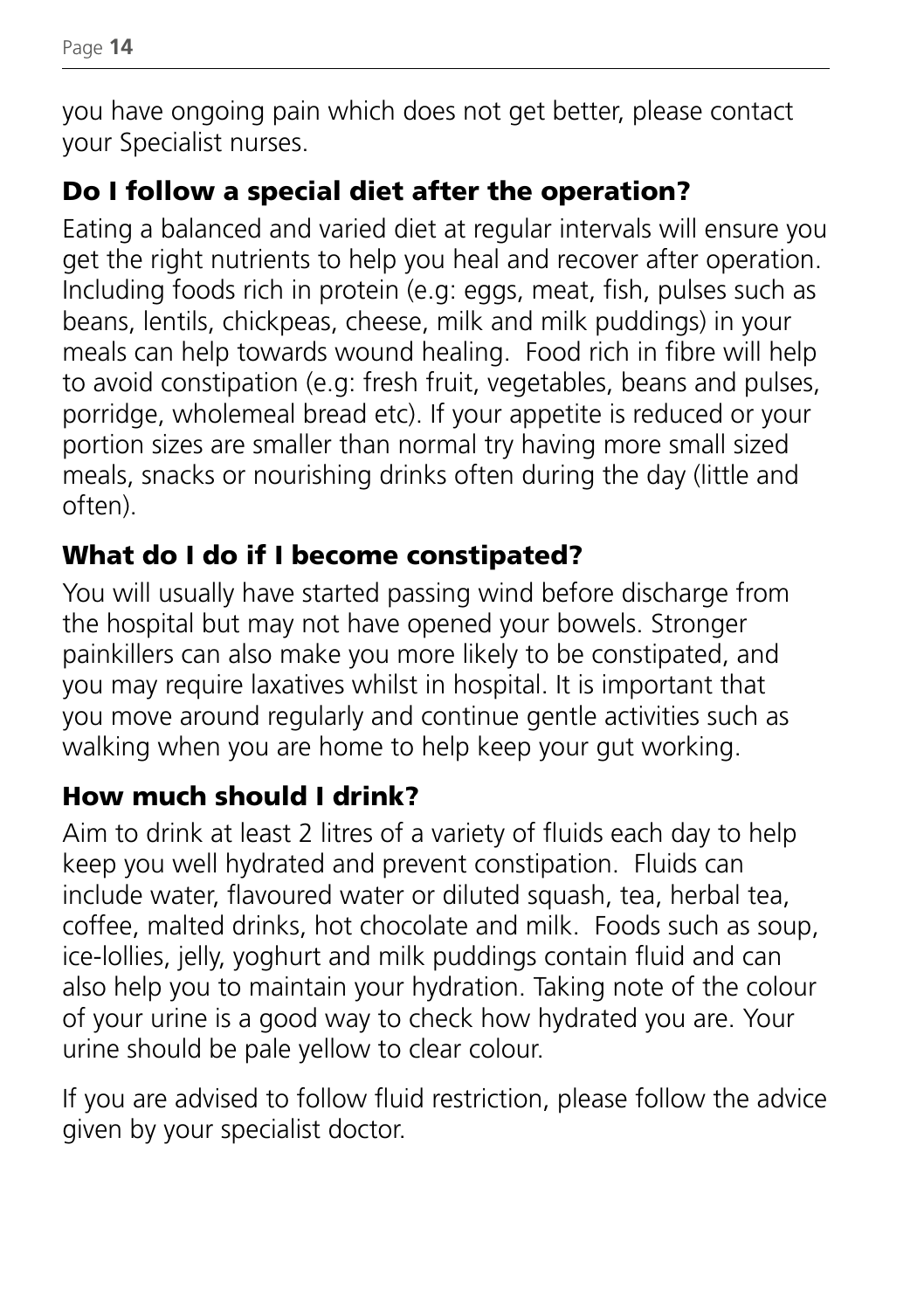#### How long should my wound dressing(s) stay on after operation?

The wound(s) are often left uncovered to help with healing. If your wound(s) require dressing, the ward team will advise you on caring for your wound(s) and provide you with spare dressings.

#### Can I shower or bath with my wound(s)?

We recommend you take a shower after your operation. Having a shower in the hospital before your discharge will help you gain confidence to shower at home after discharge. The stitches in your tummy are either dissolvable or waterproof clips. You can use soap or shower gel to wash your body, but it is important that you do not rub any soap or shower gel directly onto your wounds. Rinse the soap thoroughly from your body with running water to avoid it irritating your wounds and to gently pat your wounds dry with a clean towel.

Swimming or bathing should be avoided until your wounds and scars have completely healed.

#### When can I drive?

You can drive when you are able to confidently perform an emergency stop and comfortable to do so. This is normally up to **6 weeks for open surgery** and **4 weeks for keyhole surgery**. Please confirm the duration with your surgeon and also check with your insurance company before returning to driving.

#### When can I return to work?

Give yourself a couple of weeks to recover before returning to work. The amount of time required will depend on the nature of your work. If you require a fit note for your work or your work involves lifting, please speak to your doctor before leaving hospital.

#### When can I have sex again?

This will depend on when both you and your partner feel comfortable, but it is safe after four to six weeks.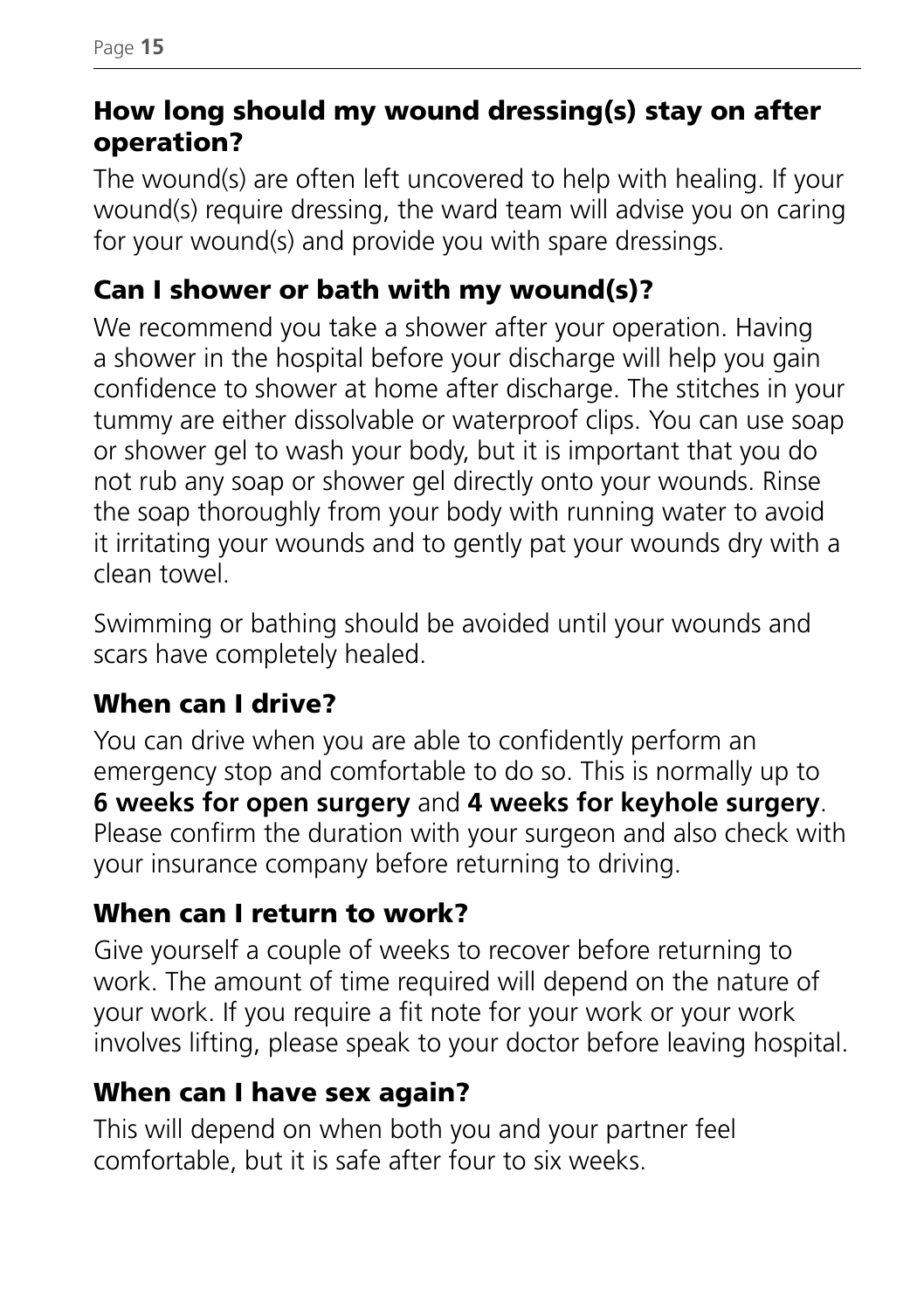#### What else should I look out for?

You should monitor the healing of your wounds, look out for any sudden changes in your overall recovery, for any signs of infection or a new cough.

#### Contact your Specialist Nurse or GP if you:

- feel feverish or generally unwell
- have increased redness, throbbing pain or pus-like discharge from your wound(s)
- increasing abdominal pain, not controlled with pain management medica-tions.
- new productive cough that is not getting better.

#### **Very occasionally following operation serious complications can develop. Please attend your nearest Emergency Department if you**:

- start vomiting and are unable to keep fluids down
- have worsening shortness of breath
- develop chest pain or a painful swollen leg

## Support after discharge

If you are unsure on any aspects of your care, please do not hesitate to contact us.

For advice during office hours, please contact your specialist nurse on the tele-phone numbers listed on the next page. If you are unable to contact a member of the team, please contact your GP or the UGI ward.

## Follow-up after discharge.

You will receive an outpatient appointment to be seen in hospital follow up around 2 to 3 weeks after your discharge from hospital. If you require urgent advice or have a question after your discharge from hospital, please contact your specialist nursing team.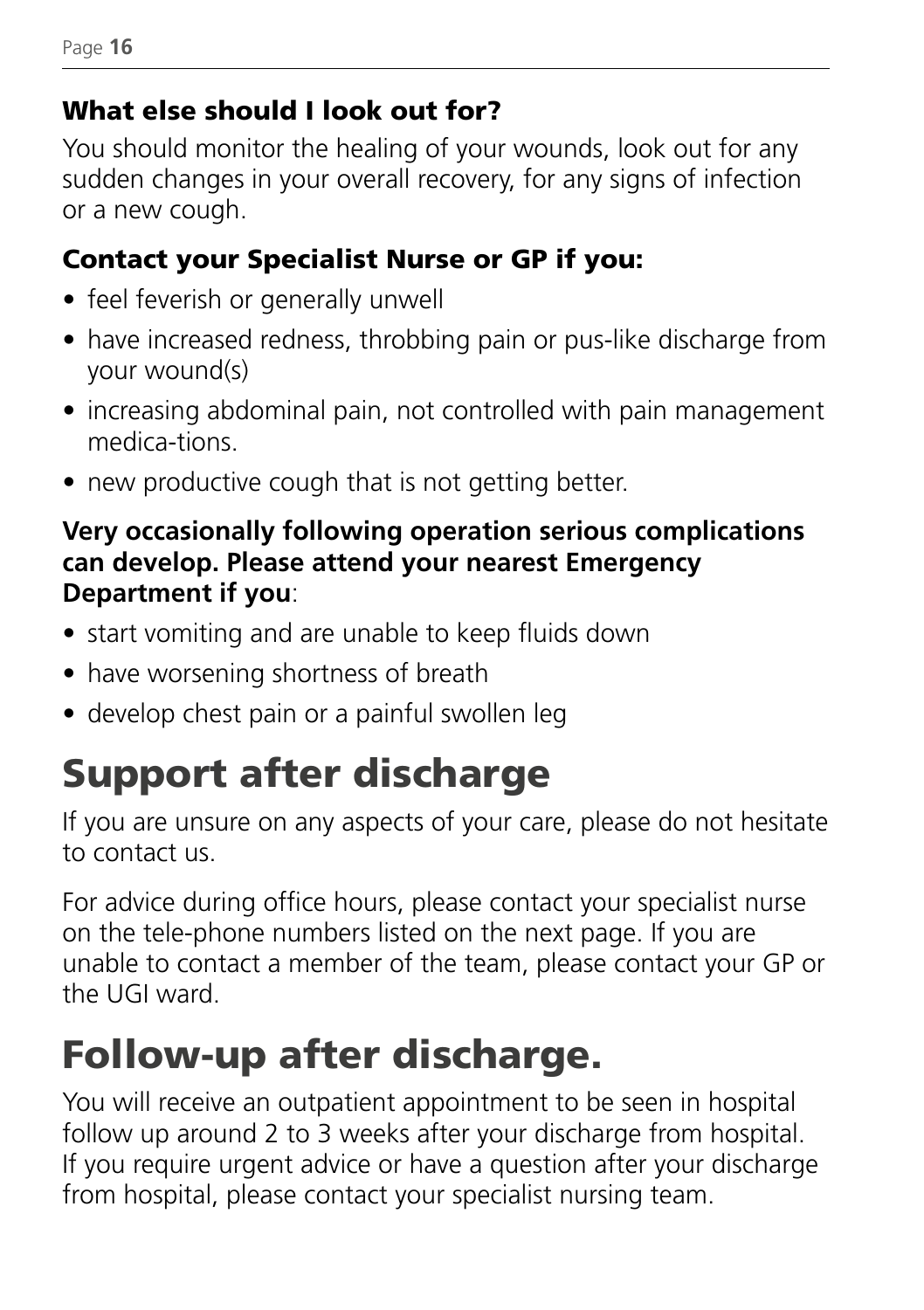### Useful Contact numbers:

#### Hepato-biliary advanced nurse specialists and specialist dietitian

(for recovery related queries)

Tel: **01865 235 130** 9.00am to 5.00pm, Monday to Friday (or call switchboard and ask for bleep 1386/1891).

#### Consultant Surgeon's secretaries

(for appointment related queries) Tel: **01865 235 668** 8.00am to 5.00pm, Monday to Friday

#### Oxford Upper GI Ward (Churchill Hospital)

Tel: **01865 235 061** (24 hours)

If the ward is unavailable, and your question needs an urgent response or it is outside of office hours, please contact your GP or out-of-hours GP's service (including NHS 111.They can assess you and decide what further action needs to be taken. 111 calls are free from any landline or mobile.

#### **In an emergency or life threatening situation, call 999 or go to your nearest Emergency Department.**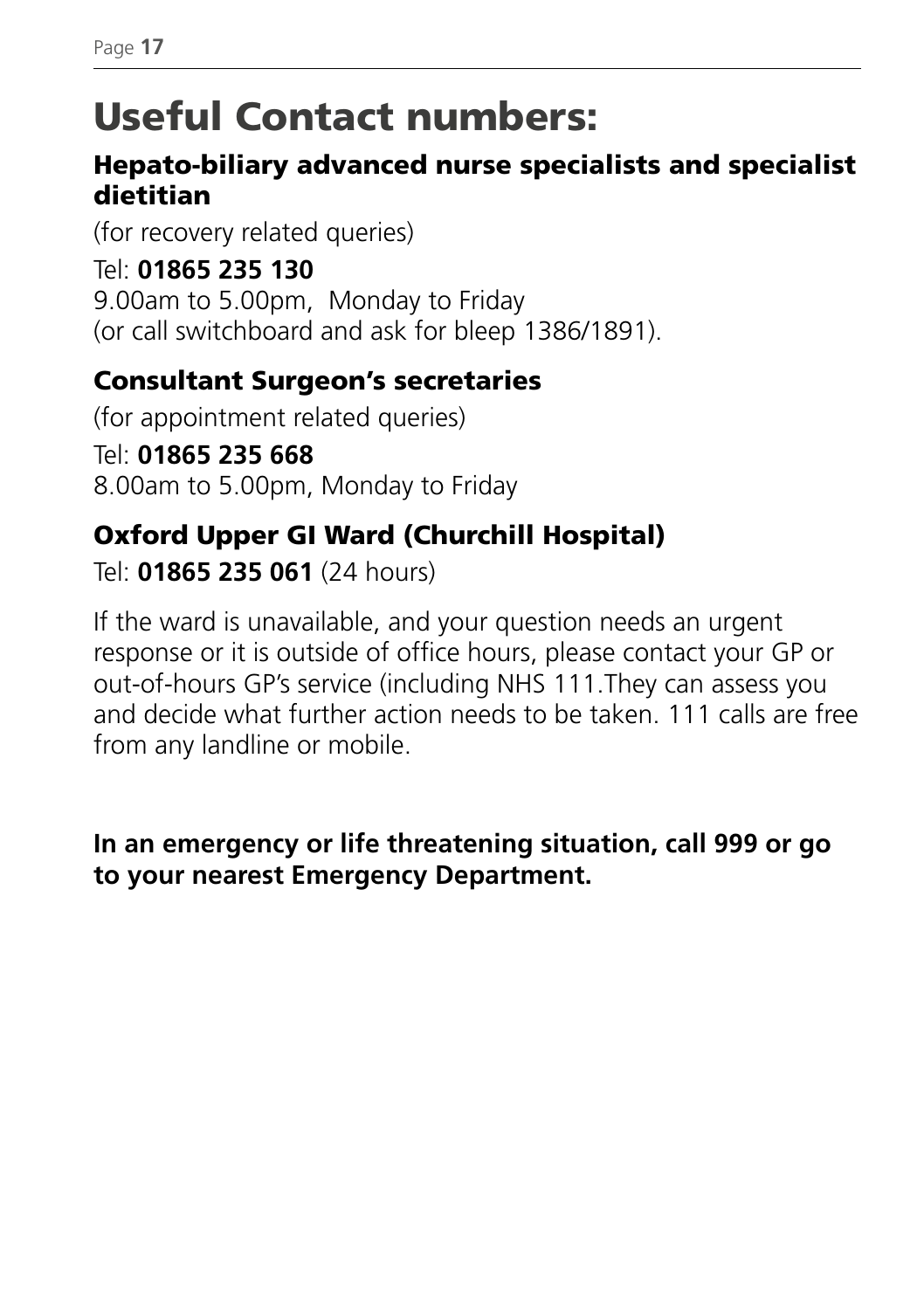## Information about operation for patients, for their families

#### Oxford University Hospitals NHS Foundation Trust

Website: **www.ouh.nhs.uk** Information about the hospital services

#### Patient information leaflets

#### Website: **www.ouh.nhs.uk/patient-guide/leaflets/**

- About Liver Resection- Surgical removal of part of the liver.
- Anaesthesia explained
- Preparation for your operation and Theatre Direct admission
- Planning for your discharge making preparations for your return home.

#### Royal College of Anaesthetists

#### Website: **www.rcoa.ac.uk/fitterbettersooner**

Online resources and information to help you to become fitter and better prepared for your operation.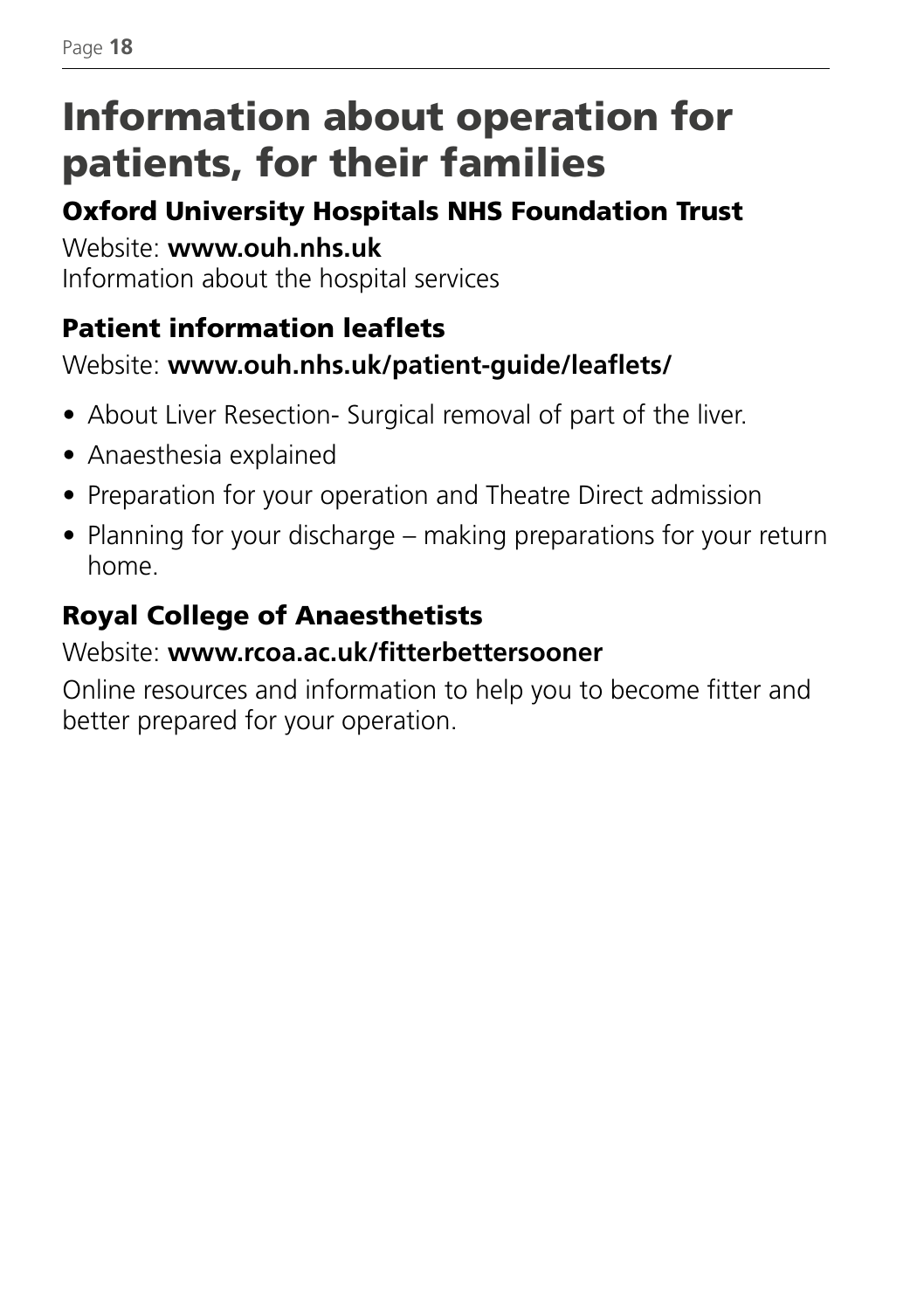### Useful Resources.

#### Maggie's centre

#### Website: **www.maggiescentres.org**

Free practical, social and emotional support for cancer patients and their family and friends.

Tel: **01865 751 882** (at the Churchill Hospital)

#### Macmillan Cancer Support

Website: **www.macmillan.org.uk**

#### Cancer Research UK

Website: **www.cancerresearchuk.org/about-cancer/liver-cancer**

## Research studies

Many research studies are carried out at the Oxford University Hospitals, and you may be eligible to be part of one. During your visit you may be approached about research studies. If you would like further information, please ask your healthcare professional.